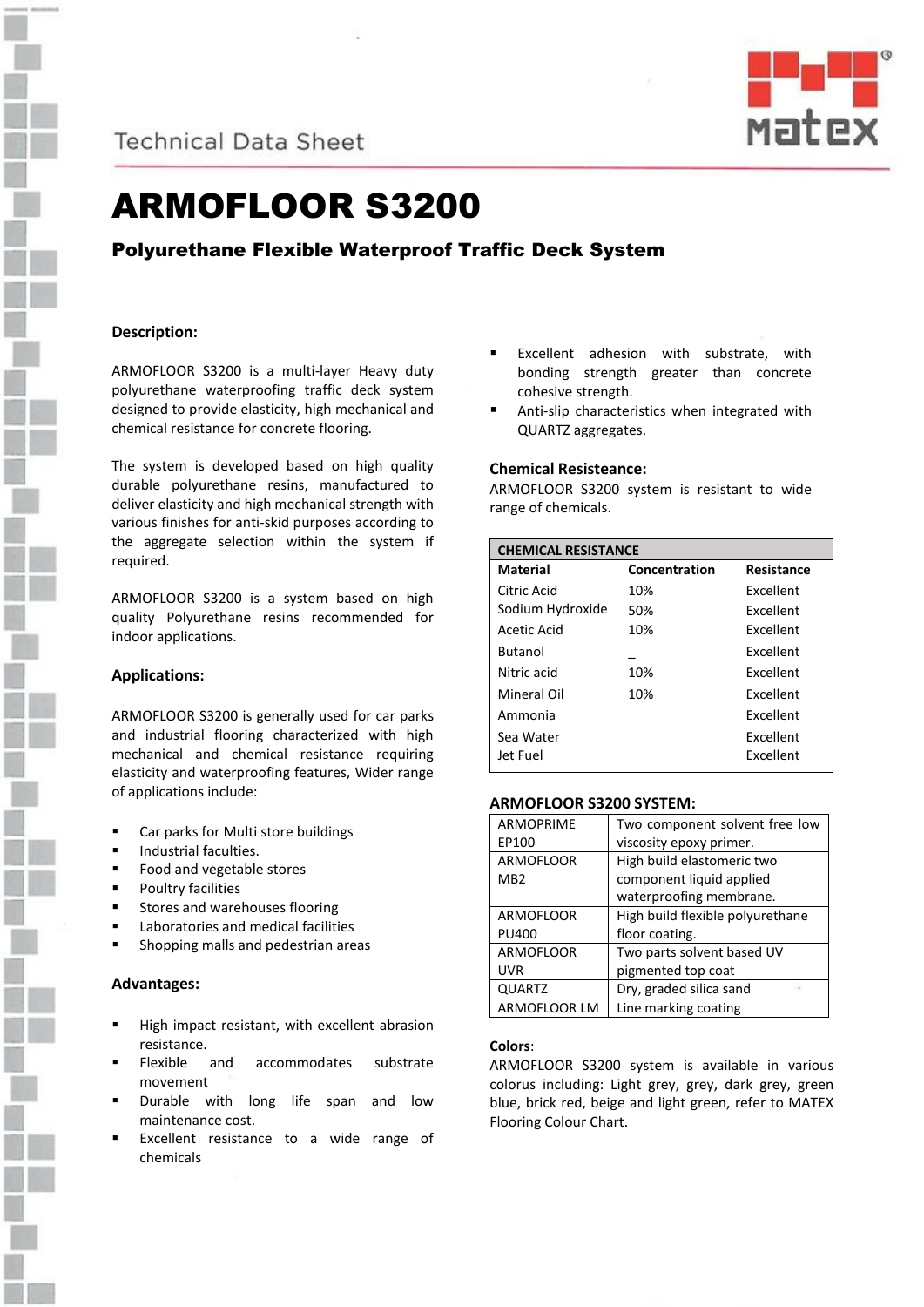## ARMOFLOOR \$3200

#### **Application Thickness:**

**ARMOFLOOR S3200 with ARMOFLOOR UVR Topcoat can be applied in the following thickness to achieve desired results:**

| <b>PRIMFR</b>        | <b>ARMOPRIME</b> | 100-150 micron      |
|----------------------|------------------|---------------------|
|                      | EP100            |                     |
| Base Coat            | <b>ARMOFLOOR</b> | 1.0 Kg/ $m2$        |
|                      | MB <sub>2</sub>  |                     |
| Aggregate            | <b>QUARTZ</b>    | 1-2 $\text{Kg/m}^2$ |
| Intermediate         | <b>ARMOFLOOR</b> | 250 micron          |
| Second Layer         | <b>PU400</b>     |                     |
| <b>UV Protection</b> | <b>ARMOFLOOR</b> | 100-150 micron      |
|                      | UVR              |                     |
| Line Marking         | <b>ARMOFLOOR</b> | As per drawing      |
|                      | LM               |                     |

**Average thickness of the above system will vary between 1000-1500 micron, depending of aggregate application.**

## **Instructions for Use:**

#### **Surface Preparation:**

All surfaces should be sound, clean, dry and free from loose material, efflorescence, laitance, curing compounds, dirt, oil and grease. Concrete floors should be fully cured.

The right surface preparation will ensure proper bonding between the screed and the substrate. It is always recommended to prepare the floor utilizing mechanical preparation method: Grinding, captive blasting, sand blasting. If the substrate is restricted to access, utilise preparation by handy mechanical tools. Perform repairs to cracks, levelling of floor; voids filling by means of LAVAPOXY Epoxy based repair products.

## **Mixing:**

ARMOFLOOR S3200 products are mixed mechanically with low speed drill mixer fitted with suitable paddle. To prepare the mix, add the contents of Part B (hardener) to Part A (base) container, and mix for minimum of 3 minutes till obtaining a homogeneous mix. Do not mix partially the base and the hardener. Mix the complete kit at a time.

## **Application**:

#### **Priming:**

Apply a rich coat of ARMOPRIME EP100 to the substrate prior to application of subsequent layers; the prime can be applied in a spread rate of  $7-9$  m<sup>2</sup>/Ltr. depending on substrate porosity.

## **Base Coat:**

Within 6-24 hours from application of primer, apply a layer of ARMOFLOOR MB2 with a nominal thickness of 700 microns (1.0 Kg/m<sup>2</sup>), while the coat is still tacky, broadcast the QUARTZ at rate of 1-2 Kg per square meter to achieve anti-slip properties.

#### **Intermediate Layer:**

After 24 hours, swipe the excess aggregates and clean the surface properly, apply a coat of ARMOFLOOR PU400 at a rate of 250 microns per sqm.

#### **Top Coat:**

For flooring areas having direct exposure to sun light apply protective coat of ARMOFLOOR UVR at a thickness of 100 micron. Interior areas do not require application of ARMOFLOOR UVR.

Allow the system to cure for at least 3 days then apply line marking to the drawings utilizing ARMOFLOOR LM.

#### **Packaging:**

ARMOFLOOR S3200 System is available as:

| <b>ARMOPRIME EP100</b> | 15 Liter Kit     |
|------------------------|------------------|
| ARMOFLOOR MB2          | 15 Liter Kit     |
| ARMOFLOOR PU400        | 15 Liter Kit     |
| ARMOFLOOR UVR          | 15 Liter Kit     |
| <b>QUARTZ</b>          | 25 Kg Bag        |
| ARMOFLOOR LM           | 20 Kg Metal pail |

## **Technical Properties**

## **ARMOPRIME EP100**

| <b>PROPERTIES</b> | <b>RESULTS</b>         |
|-------------------|------------------------|
| Appearance        | Fluid Liguid           |
| Density           | $1.05 \pm 5\%$ Kg./Lt. |